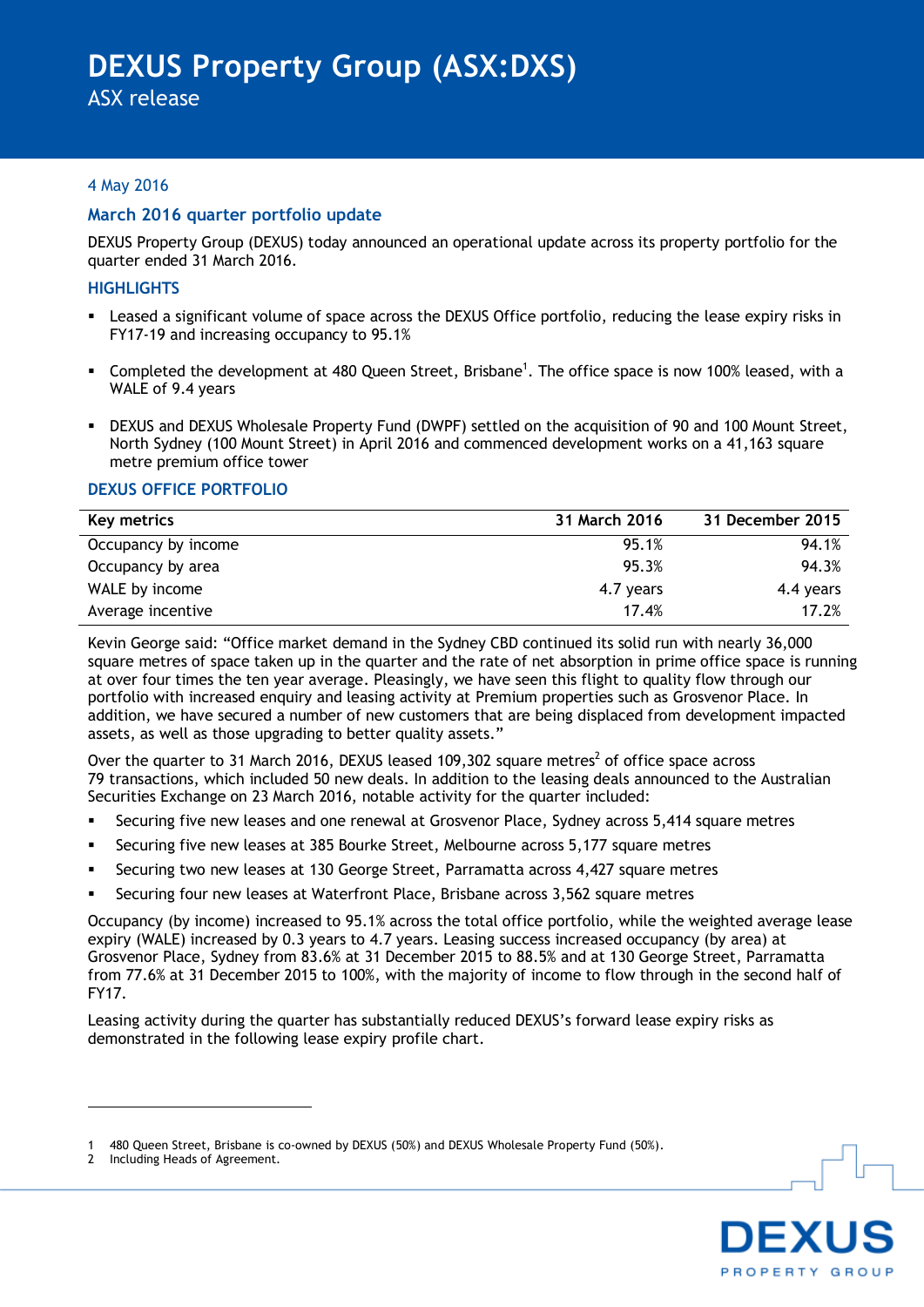

# DEXUS office portfolio lease expiry profile as at 31 March 2016 (compared to position at 30 June 2015):

## **DEXUS INDUSTRIAL PORTFOLIO**

| Key metrics         | 31 March 2016 | 31 December 2015 |
|---------------------|---------------|------------------|
| Occupancy by income | 90.8%         | 93.4%            |
| Occupancy by area   | 90.8%         | 92.2%            |
| WALE by income      | $4.3$ years   | 4.6 years        |
| Average incentive   | 9.9%          | 10.1%            |

Kevin George said: "Industrial tenant activity was concentrated at our sites in Western Sydney over the quarter and our industrial portfolio occupancy declined as a result of some large tenant movements and reduced leasing activity, particularly in our suburban office parks in Melbourne's south east."

Over the quarter to 31 March 2016, DEXUS leased 8,386 square metres<sup>3</sup> of industrial space across nine transactions at properties located at Axxess Corporate Park, 1 Foundation Place, Greystanes and 436-484 Victoria Road, Gladesville.

The moderate decline in industrial portfolio occupancy was a function of larger vacancies at 15-23 Whicker Road in Gillman, Axxess Corporate Park and Knoxfield Industrial Estate and is expected to improve towards the end of the calendar year as opportunities progress with existing anchor tenants seeking to relocate other logistics contracts to their adjoining tenancies.

## **TRANSACTIONS**

On 22 April 2016, DEXUS and DWPF settled on the acquisition of 100 Mount Street, North Sydney. Demolition is now underway and construction of a 41,163 square metre, 34-level premium office tower is expected to start in July 2016. The property is targeting 5 star Green Star and 5 star NABERS Energy ratings, and will offer office floor plates ranging from 1,200 to 1,300 square metres.

The site occupies one of the best locations in North Sydney, on the corner of Mount and Walker Streets with a third street frontage to Spring Street. It has prime retail exposure and benefits from its proximity to key transport infrastructure.

The anticipated total development cost including the initial acquisition price is \$467.5 million<sup>4</sup>. The development is expected to have a staged practical completion from June 2018 to December 2018. A long term lease across 6,229 square metres has also been secured with Laing O"Rourke Australia from final practical completion in December 2018, with lease up expected to continue throughout 2019.

1



<sup>3</sup> Including Heads of Agreement.

<sup>4</sup> Reflects 100% of development cost in which DEXUS and DWPF each have a 50% interest.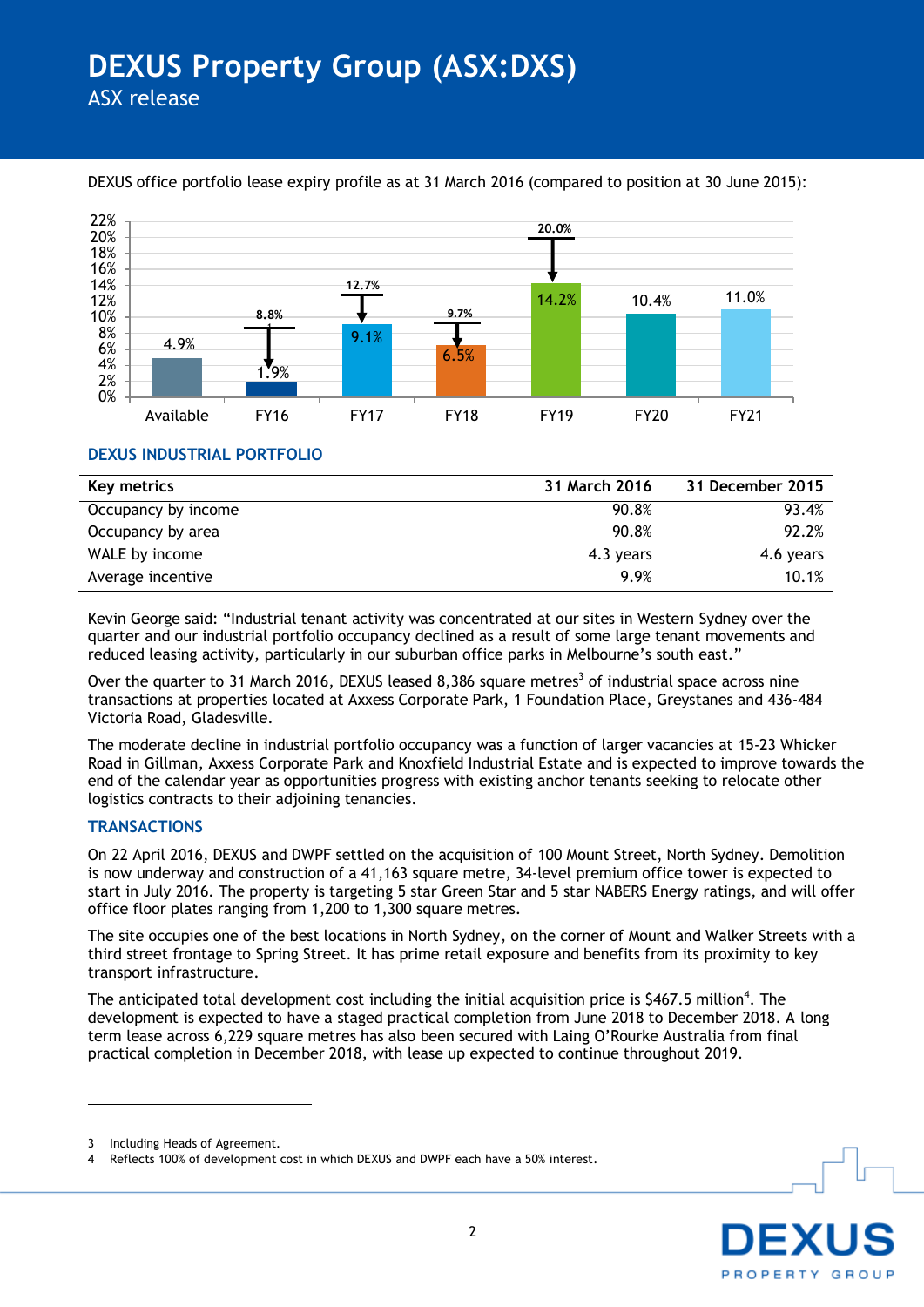#### **IOF MERGER WITH DEXUS**

At the Investa Office Fund (IOF) Unitholder Meeting held on 15 April 2016, the resolution relating to the DEXUS Proposal to acquire 100% of IOF issued units was not passed by the requisite 75% of IOF Unitholders.

Darren Steinberg, DEXUS CEO said: "It is unfortunate that the DEXUS Proposal was not approved, despite having support from the majority of the IOF investor base. From a DEXUS perspective, we maintained our discipline with regards to price, always considering the underlying value of the real estate."

#### **DEVELOPMENT**

During the quarter the development at 480 Queen Street, Brisbane was completed and the office space is 100% leased with a WALE of 9.4 years. The development is on track to achieve a forecast unlevered project IRR of 17%.

In industrial development, the Quarrywest site, owned in partnership with the DEXUS Industrial Partner continued to gain significant leasing traction with a further two new pre-leases secured post the end of the quarter. As a consequence, four leasing deals have been secured over two development projects since acquisition in June 2014.

## **THIRD PARTY FUNDS MANAGEMENT**

DEXUS continued to deliver outperformance for its third party funds, with DWPF outperforming its benchmark at 31 March 2016 over one, three and five years. The DEXUS Office Partnership exceeded the 31 December 2015 IPD Office Benchmark<sup>5</sup> by 3.2 percentage points over one year, and 3 percentage points since inception. At 31 March 2016 this performance was maintained with the DEXUS Office Partnership achieving a one year total return of 15.3% and a total return since inception of 15.7%.

Operationally, substantial leasing with the Queensland State Government at DWPF"s AM60 in Brisbane has de-risked the property"s tenancy profile and enhanced returns. DWPF also secured a strategic leasing deal with a key tenant over 11,407 square metres across two properties at Huntingwood, in Sydney.

DEXUS continued to progress the development pipeline managed on behalf of its third party clients. Structural works are well advanced at the major redevelopment of the retail plaza at Gateway, Circular Quay in Sydney, where terms were agreed with a further five tenants, increasing total pre-commitments to 84%.

## **TRADING**

With FY16 trading profits delivered, DEXUS is focused on progressing the six priority projects identified in its HY16 results presentation. These projects are expected to deliver approximately \$110 million<sup>6</sup> of trading profits over the next four years. The exchange of contracts in October 2015 for the divestment of  $\sim$  57-65 Templar Road, Erskine Park will contribute \$12 million to trading profits<sup>6</sup> in FY17.

## **SUMMARY**

Darren Steinberg said: "Despite the continued volatility in equity markets and overall economic conditions, it"s been a solid quarter for our business and we are well placed to be able to take advantage of improving office markets in Sydney, Melbourne and Brisbane, as we head into FY17."

DEXUS reaffirms its guidance<sup>7</sup> for the 12 months ending 30 June 2016 of growth in FFO per security of 5.5-6.0%, with FFO from the underlying business (excluding trading profits) expected to grow by 3.0-3.5%. Distributions will be paid in line with free cash flow which is expected to deliver growth in distribution per security of 5.5-6.0% for the 12 months ending 30 June 2016.

<u>.</u>

<sup>7</sup> Barring unforeseen circumstances guidance is supported by the following assumptions: circa 1% like-for-like income growth across the DEXUS office portfolio and a circa 7% decline in like-for like income across the DEXUS industrial portfolio, weighted average cost of debt of 4.9%, trading profits of \$63m net of tax, Management Operations FFO of circa \$45m (including third party development management fees), and excluding any further transactions.



IPD Office Benchmark total return to 31 December 2015 published by IPD on 25 February 2016 and calculated as a sum of capital growth and net income in a single period expressed as percentage of capital employed, with income reinvested. Pre-tax.